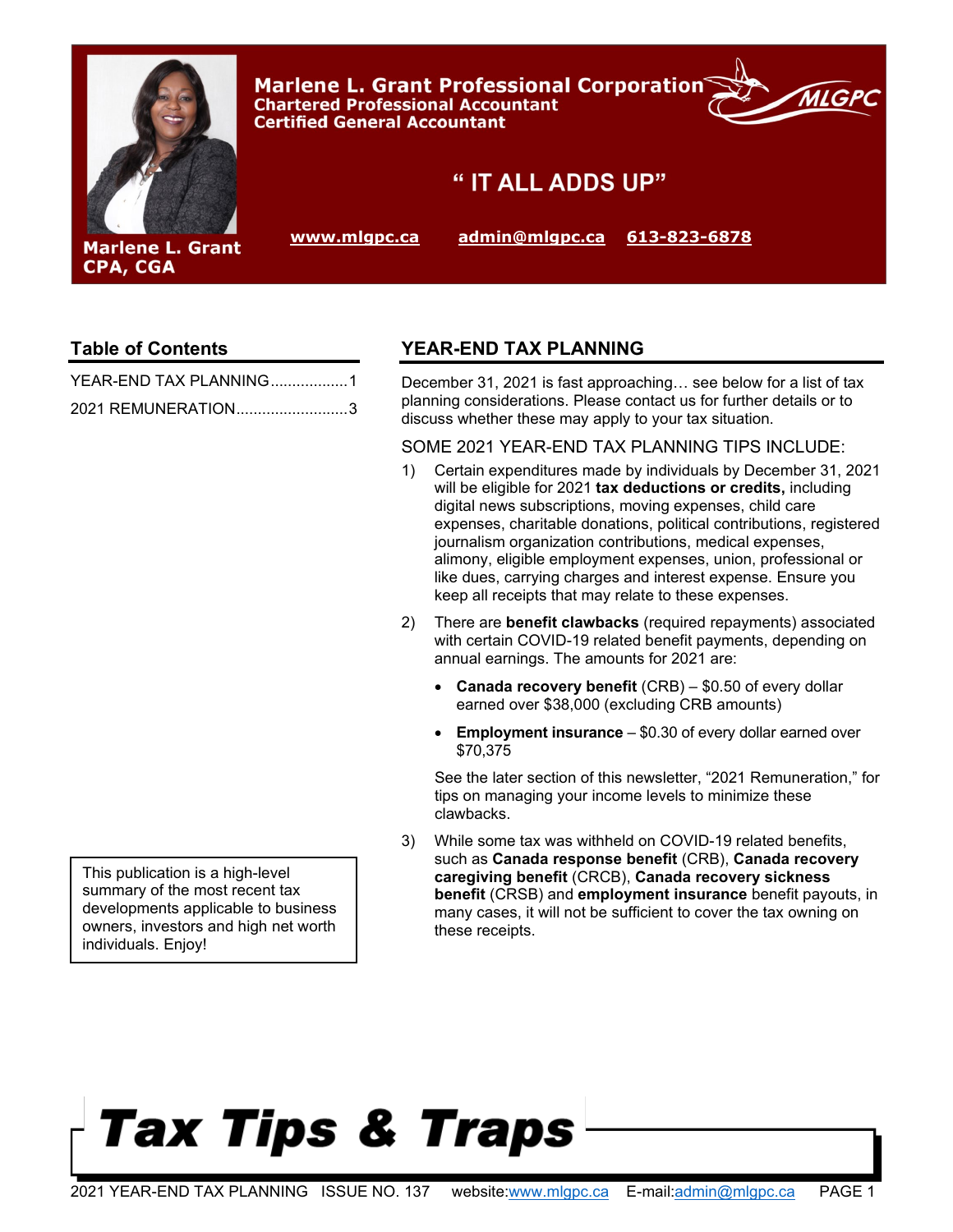- 4) **Some individuals** who received certain COVID-19 benefits in 2020 and whose income was below \$75,000 were effectively provided with a **oneyear extension** to their **personal tax payment deadline**. Individuals who enjoyed this temporary relief should **ensure** that they have the **funds** to **pay** their **2020 and 2021** personal **tax liabilities** when they come due on **April 30, 2022**.
- 5) A senior whose 2021 net income exceeds \$79,845 will lose all, or part, of their **old age security** pension. Senior citizens will also begin to lose their age credit if their net income exceeds \$38,893. Consider limiting income over these amounts, if possible. Another option would be to defer receiving Old Age Security receipts (for up to 60 months) if it would otherwise be eroded due to high-income levels.
- 6) If you own a **business or rental property**, also consider making a **capital asset purchase** by the end of the year. Most capital assets purchased in 2021 will be eligible for an accelerated depreciation deduction. For example, a piece of equipment normally eligible for a 10% deduction in the first year (Class 8) would be entitled to a 30% deduction. This benefit is available even if purchased and made available for use just before year-end.

Some **zero-emission electric vehicles** purchased by businesses may be eligible for a 100% write-off (limited in some cases to the first \$55,000). Alternatively, zero-emission vehicles purchased in 2021 may be eligible for a federal incentive rebate of up to \$5,000.

- 7) Consider **selling non-registered securities**, such as a stock, mutual fund or exchange-traded fund, that has declined in value since it was bought to trigger a capital loss that can offset capital gains in the year. Anti-avoidance rules may apply when selling and buying the same security.
- 8) Consider **restructuring your investment** portfolio to convert non-deductible interest into deductible interest. It may also be possible to convert personal interest expense, such as interest on a house mortgage or personal vehicle, into deductible interest.
- 9) If you have equity investments or loans made to a Canadian small business that has become insolvent or bankrupt, an **allowable business investment loss** (ABIL) may be available. For loans to corporations to be eligible, the borrower must act at arm's length. ABILs can be used to offset income beyond capital gains, such as interest, business or employment income.
- 10) If a **commercial debt** you owe (generally a business loan) has **been forgiven**, special rules apply that may result in additional taxes or other adjustments to the tax return.
- 11) You have until Tuesday, March 1, 2022, to make tax-deductible **registered retirement savings plan** (RRSP) contributions for the 2021 year. This may also assist in managing income for the year to avoid a clawback of Canada recovery benefit (CRB) payouts. Also, consider the higher income earning individual contributing to their spouse's RRSP via a "spousal RRSP" for greater tax savings.
- 12) Individuals 18 years of age and older may deposit up to \$6,000 into a **tax-free savings account** in 2021. An additional \$6,000 may be contributed starting on January 1, 2022. Consider a catch-up contribution if you have not contributed the maximum amounts for prior years. An individual's contribution room can be found online on CRA's My Account.
- 13) A **Canada education savings grant** for registered education savings plan (RESP) contributions equal to 20% of annual contributions for children (maximum \$500 per child per year) is available. In addition, lower-income families may be eligible to receive a Canada Learning Bond.
- 14) A **registered disability savings plan** (RDSP) may be established for a person who is under the age of 60 and eligible for the disability tax credit. Non-deductible contributions to a lifetime maximum of \$200,000 are permitted. Grants, bonds and investment income earned in the plan are included in the beneficiary's income when paid out of the RDSP.
- 15) **Canada pension plan** (CPP) receipts may be **split** between spouses aged 65 or over (application to CRA is required). Also, it may be advantageous to apply to receive CPP early (age 60-65) or late (age 65-70).

# Tax Tips & Traps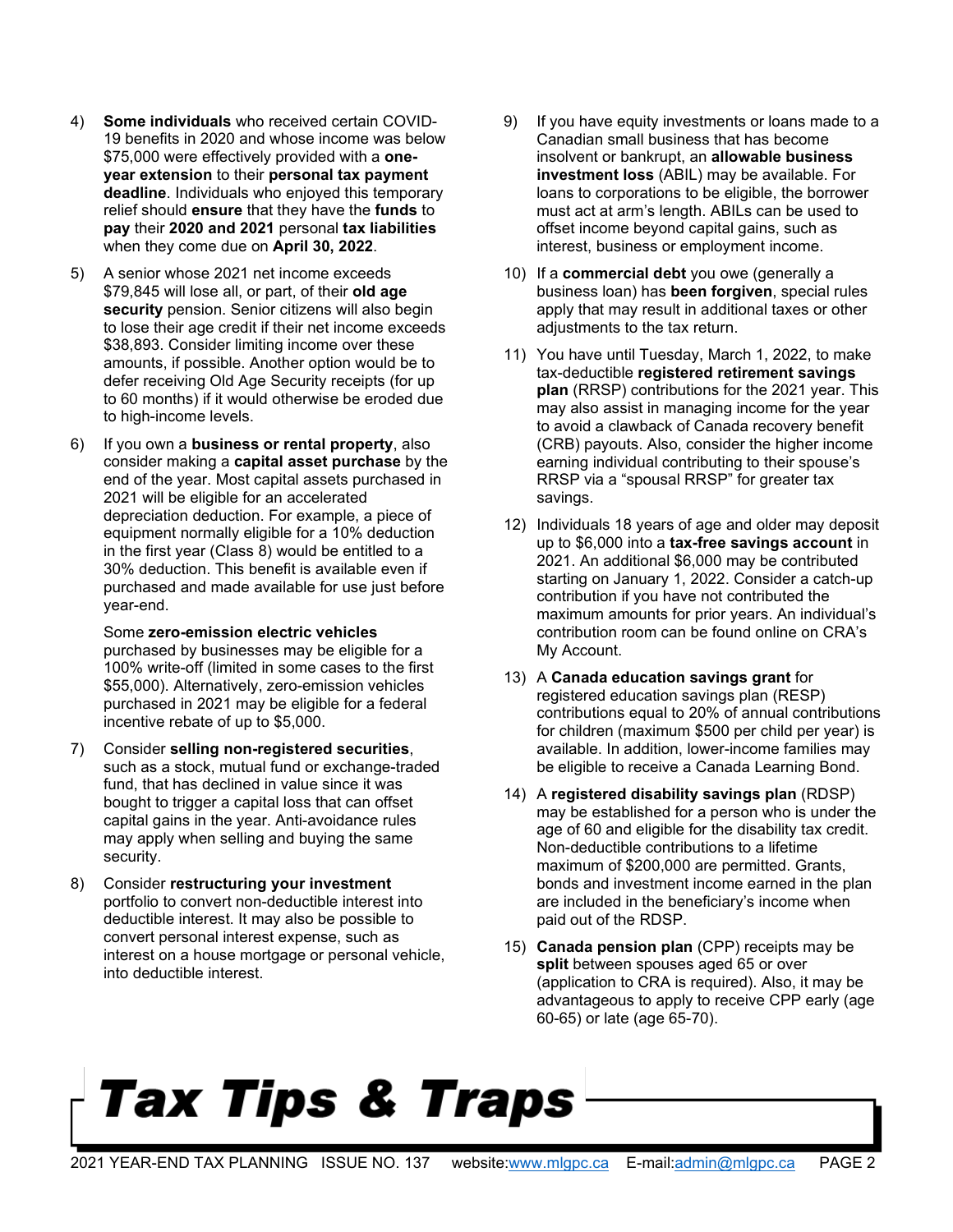16) Are you a **U.S. resident, citizen or green card holder**? Consider U.S. filing obligations with regards to income and financial asset holdings. Filing obligations may also apply if you were born in the U.S.

Information exchange agreements have increased the flow of information between CRA and the IRS. Collection agreements enable CRA to collect amounts on behalf of the IRS.

17) If income, forms or elections have been missed in the past, a **voluntary disclosure** to CRA may be available to avoid penalties.

#### <span id="page-2-0"></span>2021 REMUNERATION

Higher personal income levels are taxed at higher personal rates, while lower levels are taxed at lower rates. Therefore, individuals may want to, where possible, adjust income out of high-income years and into low-income years. This is particularly useful if the taxpayer is expecting a large fluctuation in income due to, for example, an impending

- maternity/paternity leave;
- large bonus/dividend; or
- sale of a company or investment assets.

In addition to increases in marginal tax rates, individuals should consider other costs of additional income. For example, an individual with a child may receive reduced Canada child benefit (CCB) payments. Likewise, excessive personal income may reduce receipts of OAS, GIS, GST/HST credit and other provincial/ territorial programs.

There are a variety of ways to smooth income over several years to ensure an individual is maximizing access to the lowest marginal tax rates. For example,

- Taking more, or less, earnings out of the company (in respect of owner-managed companies).
- Realizing investments with a capital gain/loss.
- Deciding whether to claim RRSP contributions made in the current year or carry forward the contributions.
- Withdrawing funds from an RRSP to increase income. However, care should be given to the loss in the RRSP room based on the withdrawal.
- Deciding on whether or not to claim CCA on assets used to earn rental/business income.

Dividends paid out to shareholders of a corporation that do not "meaningfully contribute" to the business may result in higher taxes due to the "tax on split income" rules.

Year-end planning considerations not specifically related to changes in income levels and marginal tax rates include:

1) **Corporate earnings** in excess of personal requirements could be **left in the company** to obtain a tax deferral (the personal tax is paid when cash is withdrawn from the company).

The effect on the "qualified small business corporation" status should be reviewed before selling the shares where large amounts of capital have accumulated. In addition, changes that may limit access to the small business deduction where significant corporate passive investment income is earned should be reviewed.

- 2) If dividends are paid out of a struggling business with a tax debt that cannot be paid, the recipient could be held **liable for a portion of the corporation's tax debt**, not exceeding the value of the dividend (Section 160 assessments).
- 3) Year-end **bonuses** can affect the business' **Canada emergency wage subsidy** (CEWS) and **Canada recovery hiring program** (CRHP) and the recipient's **Canada recovery benefit** (CRB). If the bonus partially relates to a claim period, it could increase entitlement to CEWS or CRHP. On the other hand, it could clawback your CRB claim if it pushes your annual net income (excluding CRB) above \$38,000.
- 4) Individuals that wish to contribute to the **CPP or an RRSP** may require a salary to generate "earned income." RRSP contribution room increases by 18% of the previous years' "earned income" up to a yearly prescribed maximum (\$27,830 for 2021; \$29,210 for 2022).
- 5) Dividend income, as opposed to a salary, will reduce an individual's cumulative **net investment loss** balance, thereby potentially providing greater access to the capital gain exemption.
- 6) Consider paying taxable dividends to obtain a refund from the "**refundable dividend tax on hand**" account in the corporation. The refund amount may be restricted if "eligible" dividends are paid. Eligible dividends are subject to lower personal tax rates.

## Tax Tips & Traps